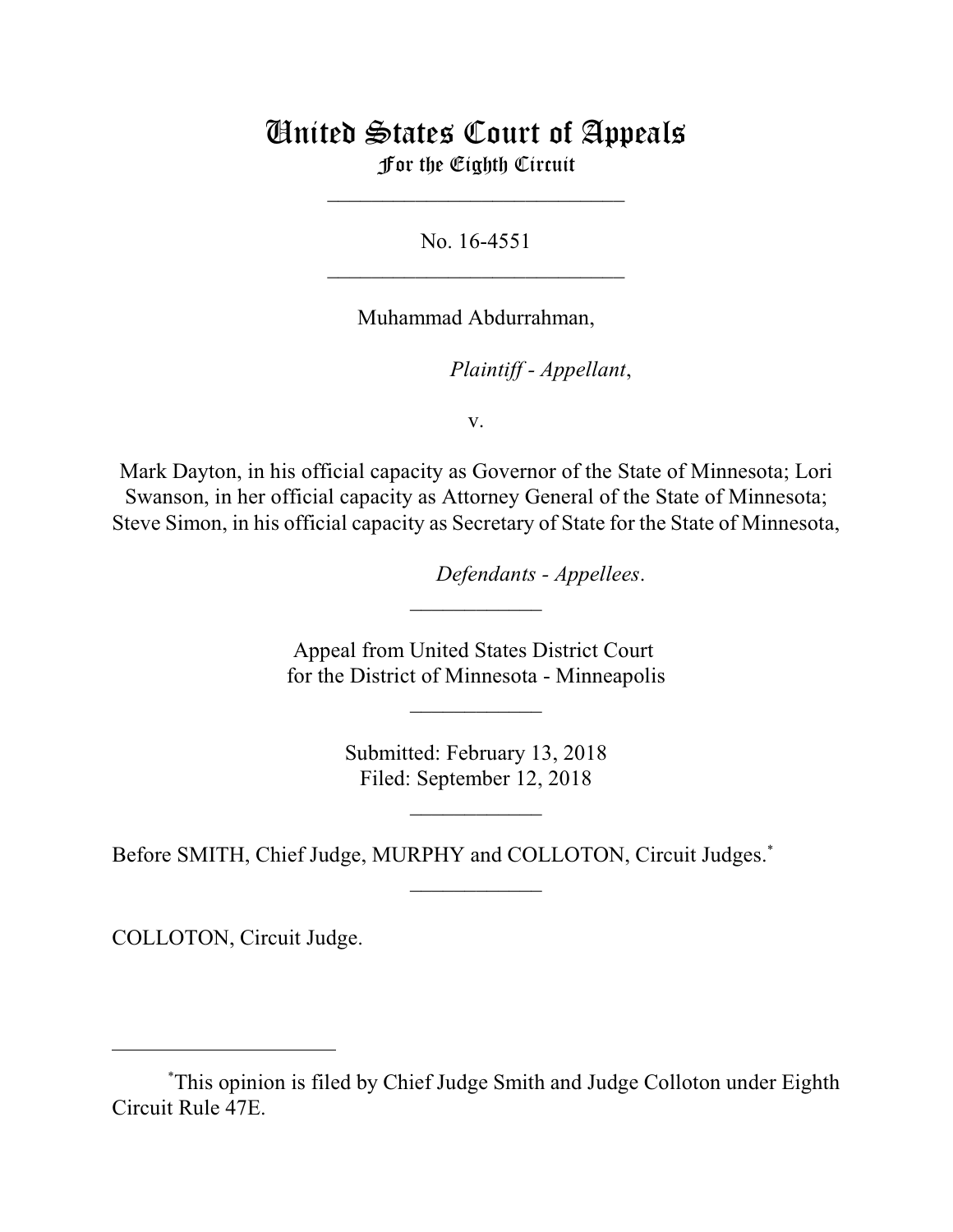The State of Minnesota appointed Muhammad Abdurrahman as a presidential elector during the 2016 presidential election. Contrary to Minnesota's Uniform Faithful Presidential Electors Act, Minn. Stat. §§ 208.40-208.48, Abdurrahman attempted to vote for candidates other than those to whom he was pledged. By operation of law, Minnesota deemed Abdurrahman to have vacated his position as an elector and appointed a substitute elector. Abdurrahman then sued in an effort to have the Act declared unconstitutional and to enjoin Minnesota officials from counting the vote of the substitute elector. After a hearing, the district court 1 dismissed the action as moot, and Abdurrahman appeals. We agree that Abdurrahman's claim is moot, and we therefore affirm the judgment.

I.

Because the district court dismissed Abdurrahman's case at the pleading stage, we take the following facts alleged in his complaint as true. On August 11, 2016, the Minnesota Democratic-Farmer-Labor Party nominated Abdurrahman as a candidate to be a presidential elector if the Democratic presidential candidate won Minnesota's general election. As required by Minnesota's Uniform Faithful Presidential Electors Act, Minn. Stat. § 208.43, Abdurrahman pledged as follows: "If selected for the position of elector, I agree to serve and to mark my ballots for president and vice president for the nominees for those offices of the party that nominated me."

On November 8, Hillary Clinton and Tim Kaine, the Democratic Party's presidential and vice presidential nominees, won the most votes for those offices in Minnesota's general election. As a result of their victory, Abdurrahman became one of Minnesota's presidential electors by operation of law. *See* 3 U.S.C. § 1; Minn. Stat. §§ 208.02, 208.04. After the election, Governor Dayton submitted a certificate

 $1$ <sup>T</sup>he Honorable Paul A. Magnuson, United States District Judge for the District of Minnesota.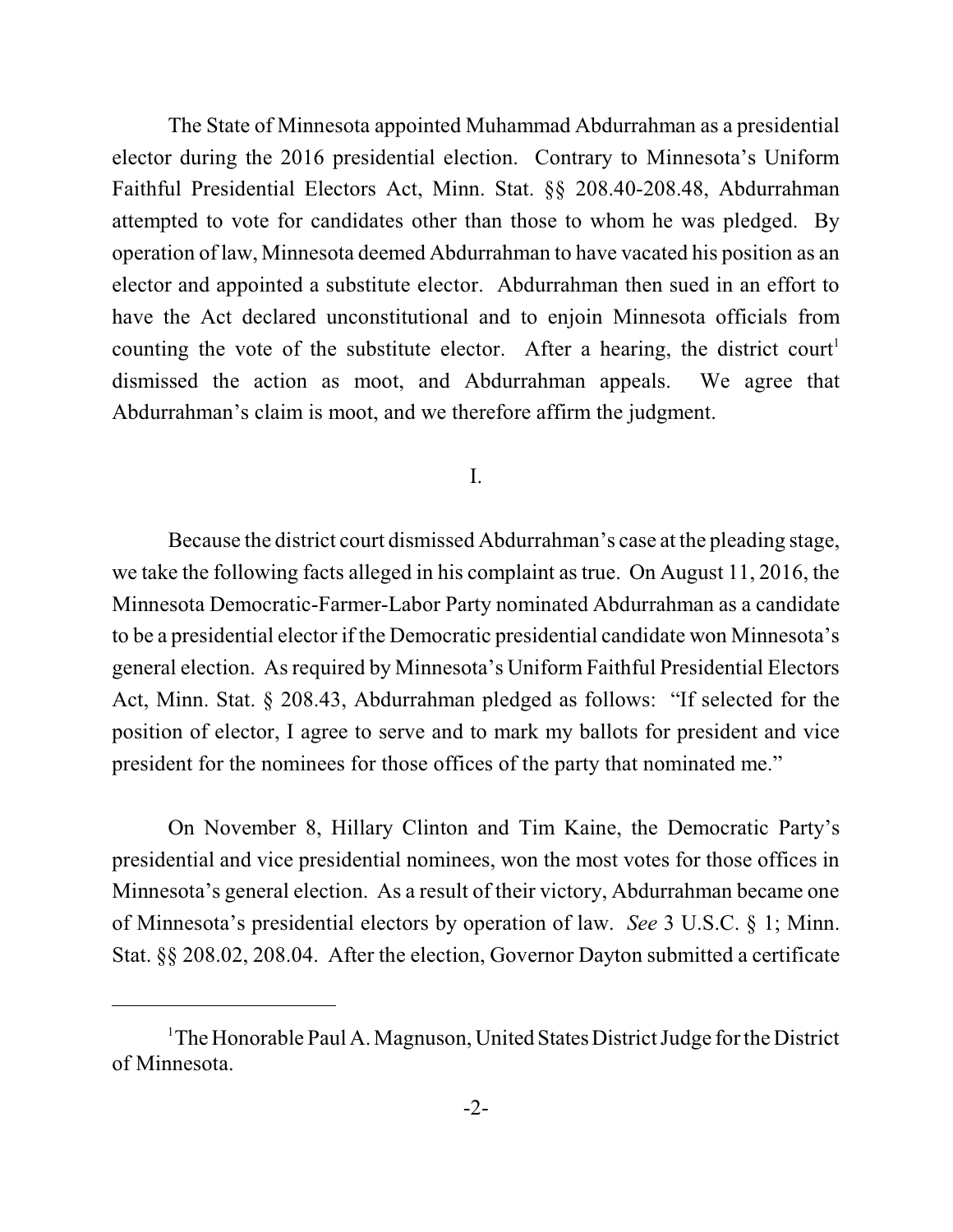of ascertainment to the Archivist of the United States under 3 U.S.C. § 6 naming Abdurrahman as one of Minnesota's presidential electors.

In keeping with federal and Minnesota law, the Minnesota electors met on December 19 to cast their ballots for President and Vice President. 3 U.S.C. § 7; Minn. Stat. § 208.06. Contrary to his pledge, Abdurrahman attempted to cast his ballot for Bernie Sanders and Tulsi Gabbard for President and Vice President. Following the Minnesota Act, the Minnesota Secretary of State declined to accept Abdurrahman's ballot, deemed Abdurrahman to have vacated his office as elector, and counted instead a ballot from a substitute elector who voted for Clinton and Kaine. Minn. Stat. § 208.46(b)-(d).

The same day as the meeting of the Minnesota electors, Abdurrahman filed a verified complaint, an emergency motion for a temporary restraining order, an *ex parte* motion for expedited briefing, and a motion for summary judgment in federal district court. Abdurrahman asserted that the Minnesota Act violated Article II and the Twelfth Amendment of the Constitution and 3 U.S.C. § 5 by limiting his power to vote for whom he wished and by preventing him from counting, certifying, and transmitting his vote. Abdurrahman sought an injunction preventing Minnesota officials from enforcing the Act and a judgment declaring the Act unconstitutional.

The district court set a hearing on the emergency motion for December 22, three days after the elector meeting. On December 21, the Minnesota officials filed an opposition pleading in which they argued that Abdurrahman's motion was moot and did not fall within the exception to mootness for cases capable of repetition yet evading review. The officials cited Abdurrahman's failure to pursue his action earlier, on November 9, 2016, when it was apparent he would become a presidential elector, and urged that it was speculative that Abdurrahman would be appointed as an elector in a future election.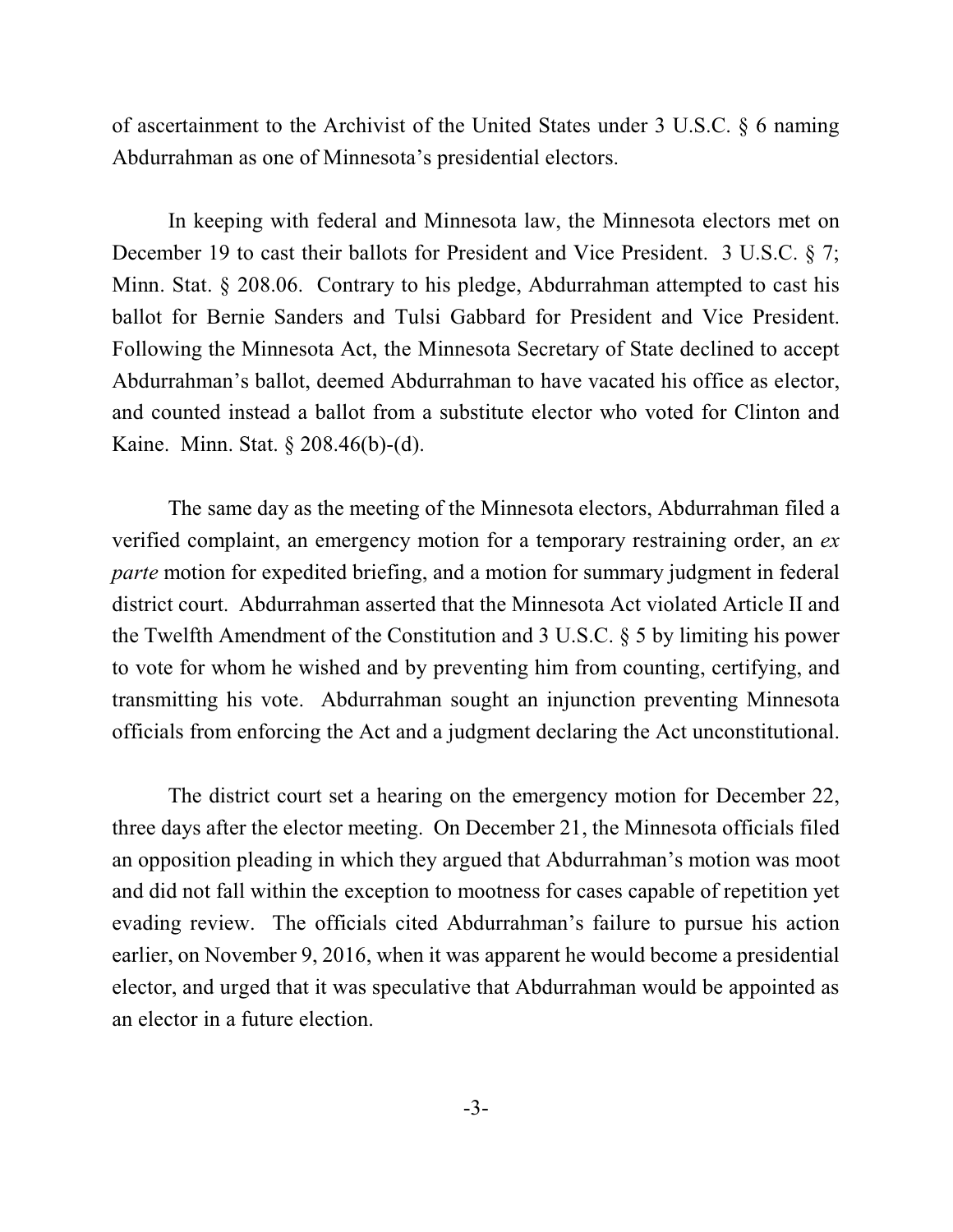At the December 22 hearing, the district court asked Abdurrahman: "Why is this entire matter not moot?" Abdurrahman's counsel responded that Minnesota officials could submit an amended list of Minnesota elector votes before Congress counted them on January 6, 2017, and that the suit fell within the exception for cases capable of repetition yet evading review.

On December 23, the day after the hearing, the district court dismissed Abdurrahman's action as moot. The court reasoned that the Minnesota elector votes already had been submitted to the President of the United States Senate. Regarding the exception for cases capable of repetition yet evading review, the district court concluded that although Abdurrahman had insufficient time to litigate his suit fully, it was merely a theoretical possibility that Abdurrahman would become an elector again and have his vote invalidated under the Minnesota Act. The district court also concluded that Abdurrahman's motion was barred by laches and failed on the merits.

Abdurrahman filed an emergency motion for injunction pending appeal in this court on December 28 and an application for injunction pending appellate review with the Supreme Court on January 3. The motion and application were denied on January 4 and January 5, respectively. Congress then counted the Minnesota elector votes on January 6. *See* 3 U.S.C. § 15.

On appeal, Abdurrahman concedes that his request for injunctive relief is moot now that Congress has counted the Minnesota elector votes. But he maintains that the district court improperly dismissed his claim for declaratory relief as moot because that claim is saved by the mootness exception for cases capable of repetition yet evading review. We review the mootness question *de novo*.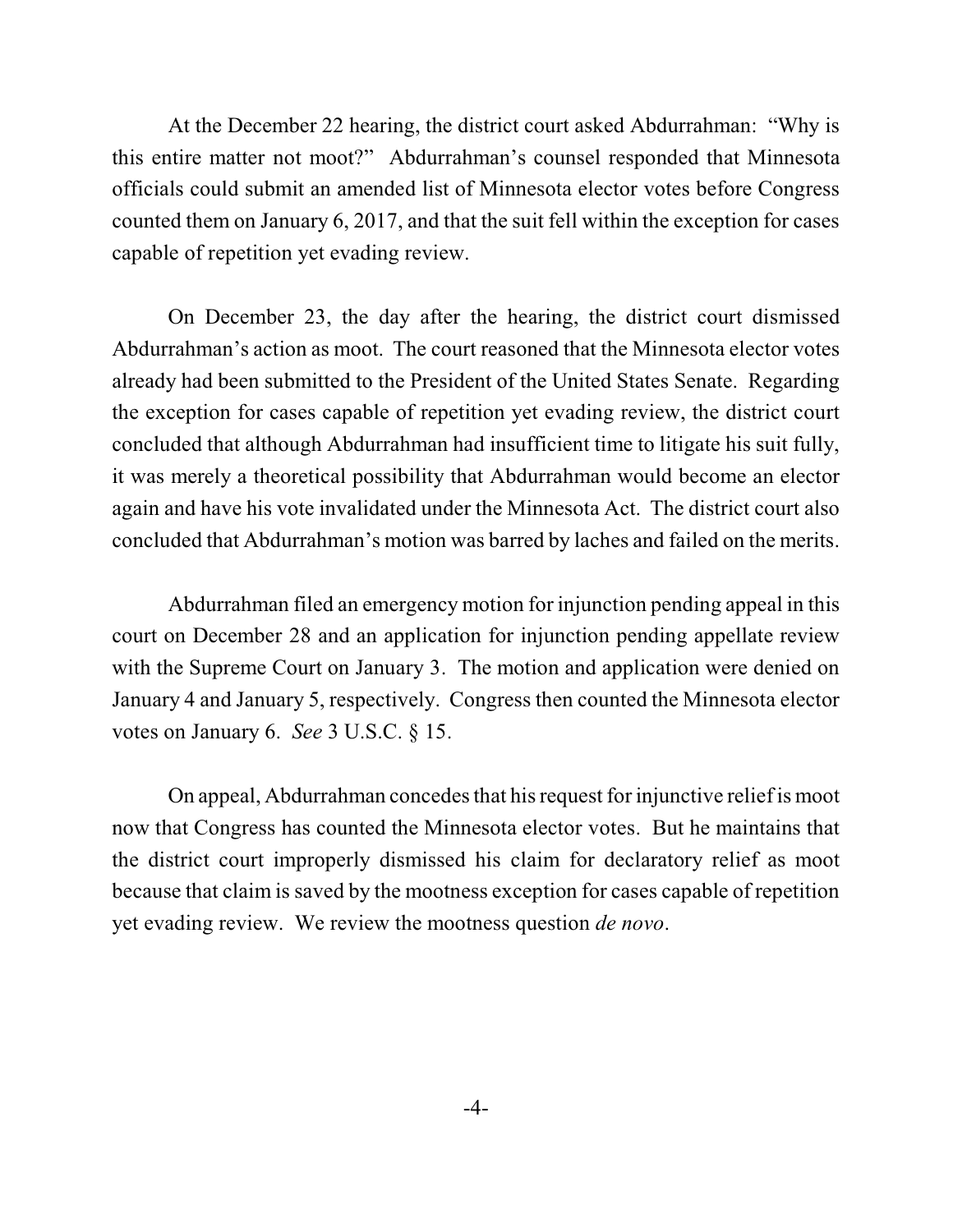Before engaging the mootness issue, Abdurrahman argues that the district court's dismissal was premature. He complainsthat the court did not give him proper notice that it would dismiss his entire case as moot or sufficient opportunity to develop the factual record. On that premise, Abdurrahman asks that we remand the case to the district court for further argument on the mootness issue, or that we allow him to supplement the record on appeal with two affidavits.

The argument is not well taken. Abdurrahman received adequate notice that the district court would consider mootness. The Minnesota officials argued in their opposition pleading that the case was moot and specifically raised the mootness exception for cases capable of repetition yet evading review. At the December 22 hearing, the district court and Abdurrahman's counsel discussed at length whether the case was moot. Abdurrahman had ample opportunity to be heard on that issue and to augment the record as warranted. The two affidavits that Abdurrahman now seeks to submit could have been presented with his motion for summary judgment or in reply to the response of the state officials, either at or before the hearing on December 22.

Abdurrahman responds that while he was aware that the district court might find his claim for *injunctive* relief moot, he was not on notice that the district court might also dismiss his claim for *declaratory* relief. We see no basis for parsing the notice question in this way. The Minnesota defendants argued in their opposition that "Abdurrahman's *suit*" fails to meet the criteria for a case capable of repetition yet evading review. The district court asked: "Why is this *entire matter* not moot?" There was no reason to separate the two claims because the possible exception to mootness was an all-or-nothing issue. If the exception could not save Abdurrahman's claim for injunctive relief, it could not save his claim for declaratory relief.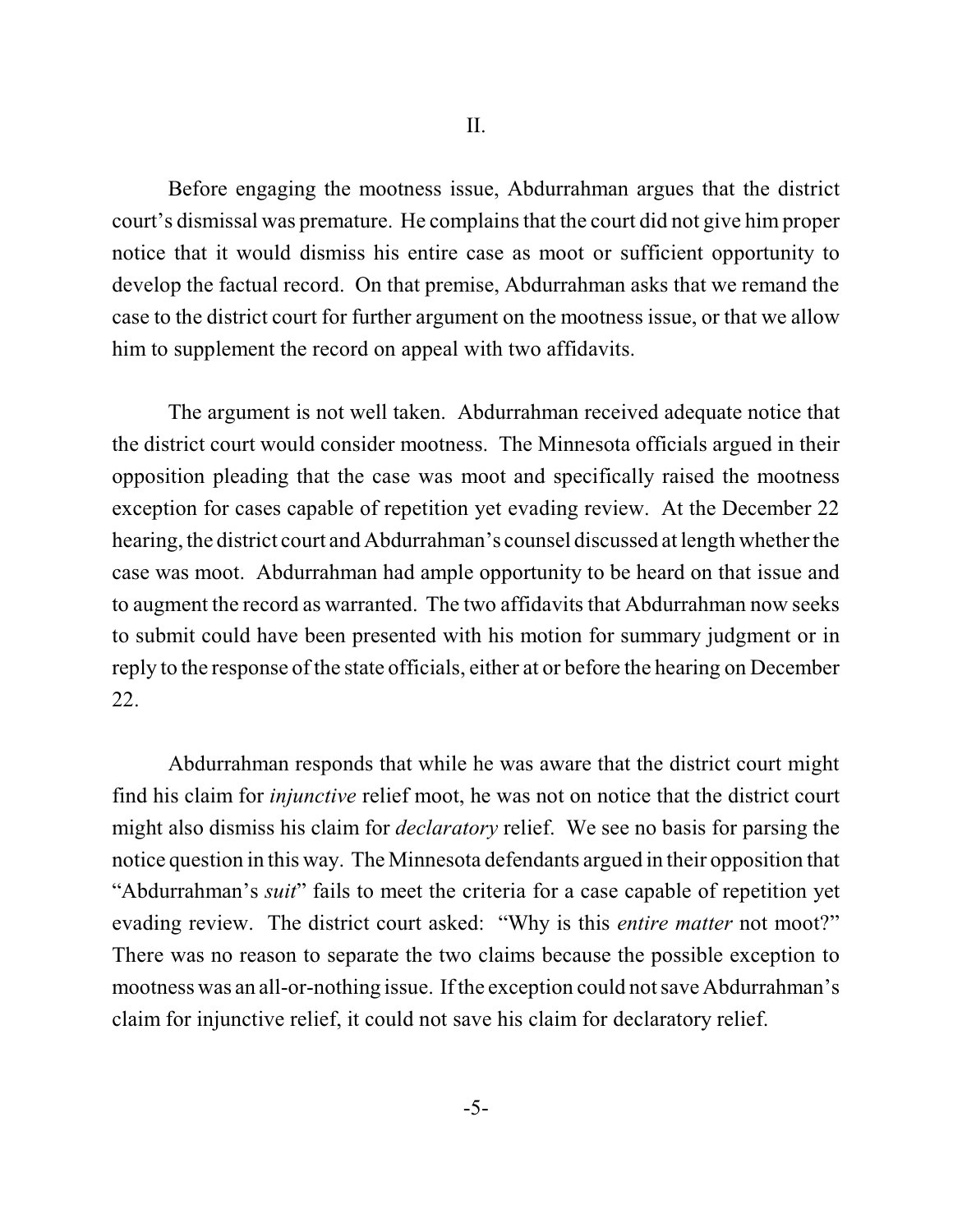Abdurrahman received adequate notice and opportunity to develop the factual record in the district court. We therefore deny his motion to supplement the record and decline to remand the case for further proceedings on mootness.

## III.

"Article III restricts federal courts to the resolution of cases and controversies." *Davis v. FEC*, 554 U.S. 724, 732 (2008). "To qualify as a case fit for federal-court adjudication, 'an actual controversy must be extant at all stages of review, not merely at the time the complaint is filed.'" *Id.* at 732-33 (quoting *Arizonans for Official English v. Arizona*, 520 U.S. 43, 67 (1997)). "A case becomes moot—and therefore no longer a 'Case' or 'Controversy' for purposes of Article III—'when the issues presented are no longer "live" or the parties lack a legally cognizable interest in the outcome.'" *Already, LLC v. Nike, Inc.*, 568 U.S. 85, 91 (2013) (quoting *Murphy v. Hunt*, 455 U.S. 478, 481 (1982) (per curiam)).

Abdurrahman does not dispute that his case is moot under this general rule. He contends, however, that his case fits within the exception that allows a federal court to consider an otherwise moot case if it is "capable of repetition, yet evading review." *FEC v. Wis. Right to Life, Inc.*, 551 U.S. 449, 462 (2007). The exception applies if "(1) the challenged action is in its duration too short to be fully litigated prior to cessation or expiration, and (2) there is a reasonable expectation that the same complaining party will be subject to the same action again." *Id.* (quoting *Spencer v. Kemna*, 523 U.S. 1, 17 (1998)). The party asserting jurisdiction bears the burden of showing the presence of both requirements. *Midwest Farmworker Emp't &Training, Inc. v. U.S. Dep't of Labor*, 200 F.3d 1198, 1201 (8th Cir. 2000).

Abdurrahman has not carried his burden to show that his claim evades review. A party seeking to establish that time is too short to litigate a claim must take advantage of legal avenues that would allow for litigation within the necessary time